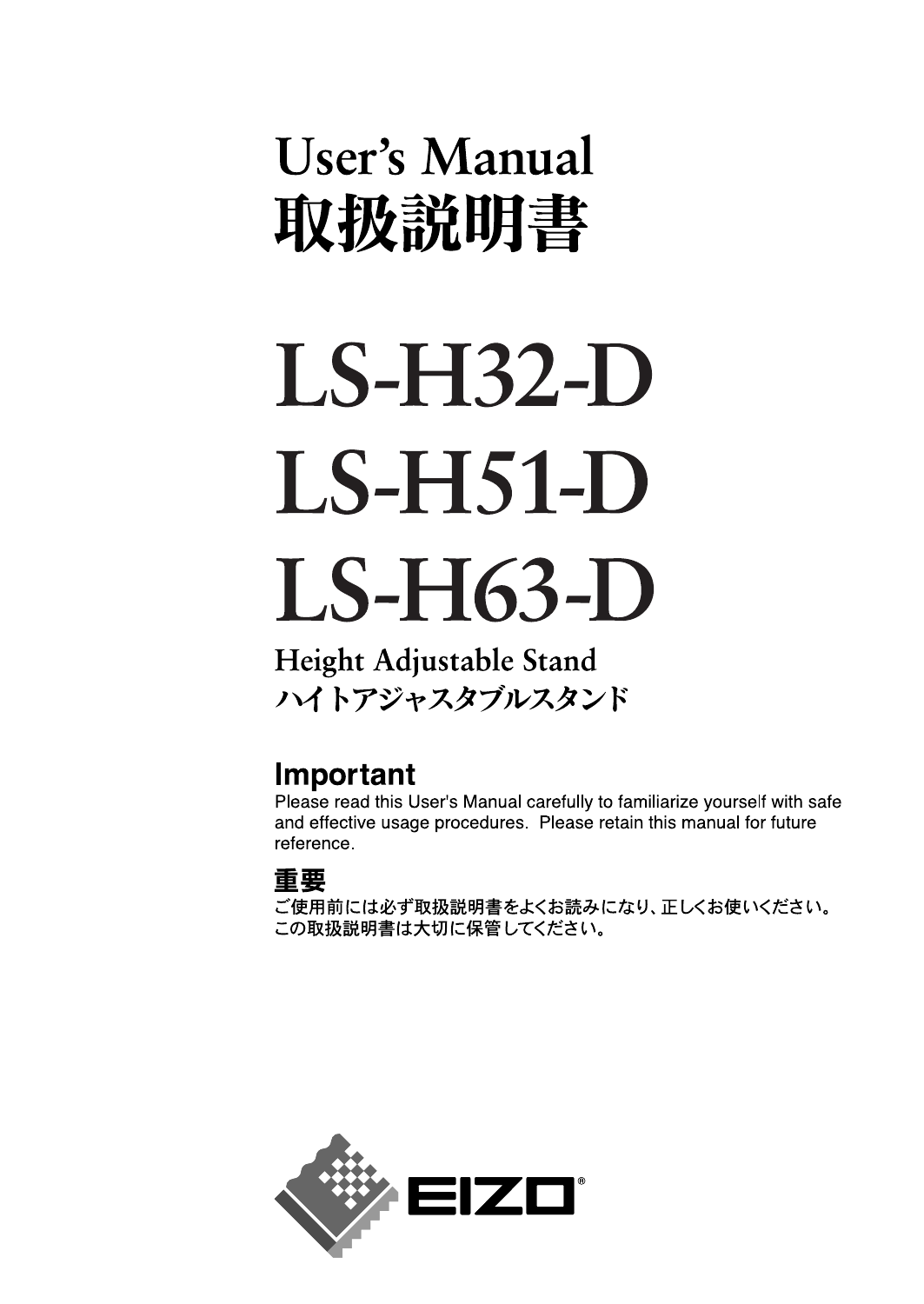## **LIMITED WARRANTY**

EIZO NANAO CORPORATION ("EIZO") and EIZO authorized distributors warrant, subject to and in accordance with the terms of this warranty, to the original purchaser who purchased the product from EIZO or EIZO authorized distributors that this product shall be free from defects in material and workmanship for a period of one (1) year from the date of purchase, and that, in the event of malfunction of the product during the warranty period attributable directly to defective material and/or workmanship, EIZO and EIZO authorized distributors will, at their sole discretion, either repair or replace the defective product. EIZO and EIZO authorized distributors shall bear no other liability or obligation under this warranty. EIZO and EIZO authorized distributors cease to bear any obligation under this warranty with regard to any parts of the product upon expiration of five (5) years after the production of such parts is discontinued. This warranty is valid only in the countries or territories where the EIZO authorized distributors are located. This Limited Warranty does not restrict legal rights as granted by implied warranty against the vendor.

Furthermore, EIZO and EIZO authorized distributors shall have no obligation under this warranty whatsoever in respect of any of such defects, or in any of such cases, as set forth below:

Any defect of the product caused by freight damage, modification, alteration, abuse, misuse, accident, incorrect installation, disaster, faulty maintenance and/or improper repair by third party other than EIZO and EIZO authorized distributors.

To obtain service under this warranty, the original purchaser must deliver the product, freight prepaid, in its original package or other adequate package affording an equal degree of protection, assuming the risk of damage and/or loss in transit, to the local EIZO authorized distributor. The original purchaser must present proof of purchase establishing the date of purchase of the product when requesting warranty service.

Warranty period for any replaced and/or repaired product under this warranty shall expire at the end of the original warranty period.

EIZO AND EIZO AUTHORIZED DISTRIBUTORS MAKE NO FURTHER WARRANTIES, EXPRESSED OR IMPLIED, WITH RESPECT TO THE PRODUCT AND ITS QUALITY, PERFORMANCE, MERCHANTABILITY OR FITNESS FOR ANY PARTICULAR USE. IN NO EVENT SHALL EIZO OR EIZO AUTHORIZED DISTRIBUTORS BE LIABLE FOR ANY INCIDENTAL, INDIRECT, SPECIAL, CONSEQUENTIAL OR OTHER DAMAGE WHATSOEVER (INCLUDING, WITHOUT LIMITATION, DAMAGES FOR LOSS OF PROFIT, BUSINESS INTERRUPTION, LOSS OF BUSINESS INFORMATION, OR ANY OTHER PECUNIARY LOSS) ARISING OUT OF THE USE OR INABILITY TO USE THE PRODUCT OR IN ANY CONNECTION WITH THE PRODUCT, WHETHER BASED ON CONTRACT, TORT, NEGLIGENCE, STRICT LIABILITY OR OTHERWISE, EVEN IF EIZO OR EIZO AUTHORIZED DISTRIBUTORS HAVE BEEN ADVISED OF THE POSSIBILITY OF SUCH DAMAGES. THIS EXCLUSION ALSO INCLUDES ANY LIABILITY WHICH MAY ARISE OUT OF THIRD PARTY CLAIMS AGAINST THE ORIGINAL PURCHASER. THE ESSENCE OF THE PROVISION IS TO LIMIT THE POTENTIAL LIABILITY OF EIZO AND EIZO AUTHORIZED DISTRIBUTORS ARISING OUT OF THIS LIMITED WARRANTY AND/OR SALES.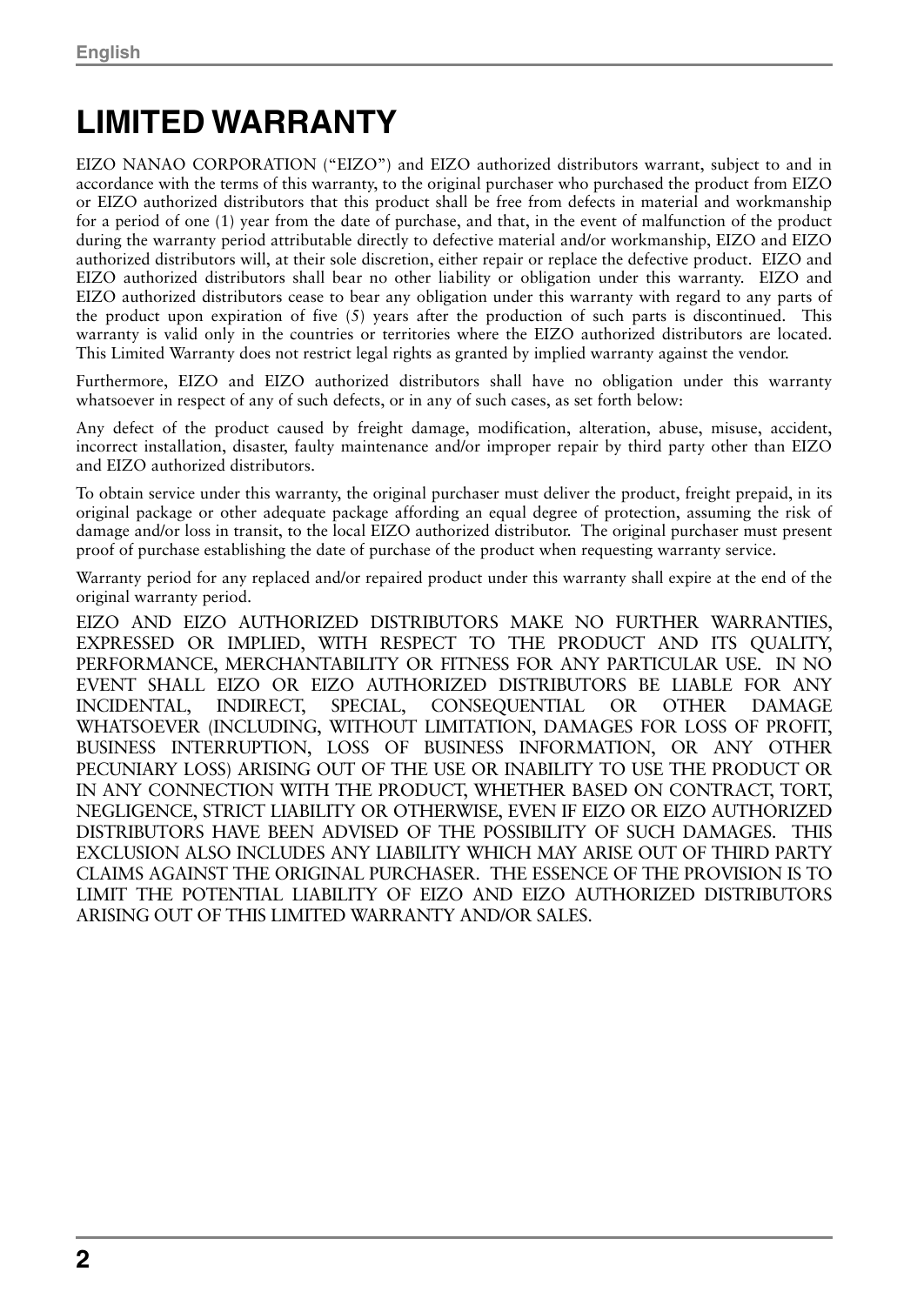## **APRECAUTIONS**

## **IMPORTANT!**

• To ensure personal safety and proper maintenance, please read this section and the caution statements on the unit (refer to the figure below).

#### **[Location of the Caution Statements]**



## $\Lambda$  WARNING

#### **Attach the applicable EIZO LCD monitor only.**

Not doing so may cause the stand or monitor to drop, which may result in injury or equipment damage.

#### **Handle with care when carrying the stand.**

When handling the stand, grip the bottom with one hand and grip the shield plate with another hand. Not doing so may cause the equipment damage.



#### **Attach the LCD monitor securely to the stand.**

Install the monitor securely with using the enclosed screws in the stand package. Follow the instructions on the user's manual. Not doing so may cause the monitor to come unattached, which may result in injury or equipment damage.

#### **Handle with care when attaching the Balance Weight.**

It weights approx 0.9 kg (1.98 lbs.) [LS-H32-D] / 1.2 kg (2.65 lbs.) [LS-H51-D].

Dropping it may result in injury or equipment damage.

#### **Do not disassemble.**

The spring mechanism inside of the stand may cause injury or equipment damage when disassembling.

#### **Do not adjust the height or the angle with gripping the** *i***Sound (if applicable).**

Adjusting the height or the angle with gripping the *i*-Sound is dangerous. It may result in injury or equipment damage.

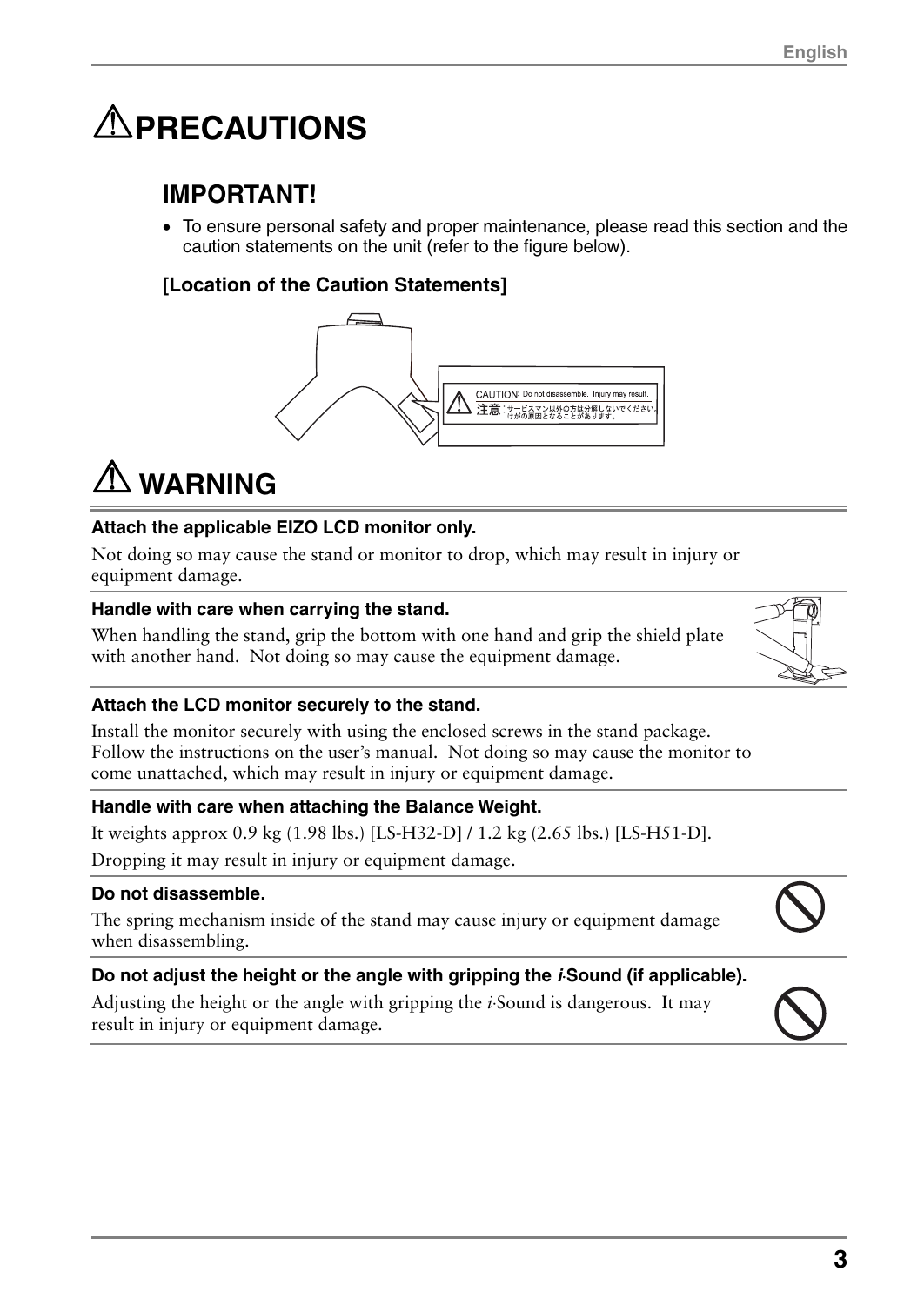## **Package Contents**

Please contact your local dealer for assistance if any of the listed items are missing or damaged.

- Stand
- Stand Mounting Cover, 2 pcs
- Balance Weight (Enclosed to LS-H32-D [for L367]/LS-H51-D)
- User's Manual
- Sheet (Compatible Screws List)
- Mounting Screws, 4 pcs each

(For the compatible screws and monitors, refer to the 'Compatible Screws List'.)

## **How to attach the monitor**

Attaching method depends on the stand and the monitor in use. For the installation, use specified screws refering to the 'Compatible Screws List'.

| <b>Stand</b>    | <b>Monitor</b>                           | Reference page |
|-----------------|------------------------------------------|----------------|
| <b>LS-H32-D</b> | Refer to the 'Compatible<br>Screws List' | See p. 5       |
|                 | L367                                     | See p. 6       |
| <b>LS-H51-D</b> | Refer to the 'Compatible<br>Screws List' | See p. 6       |
| <b>LS-H63-D</b> | Refer to the 'Compatible<br>Screws List' | See p. 7       |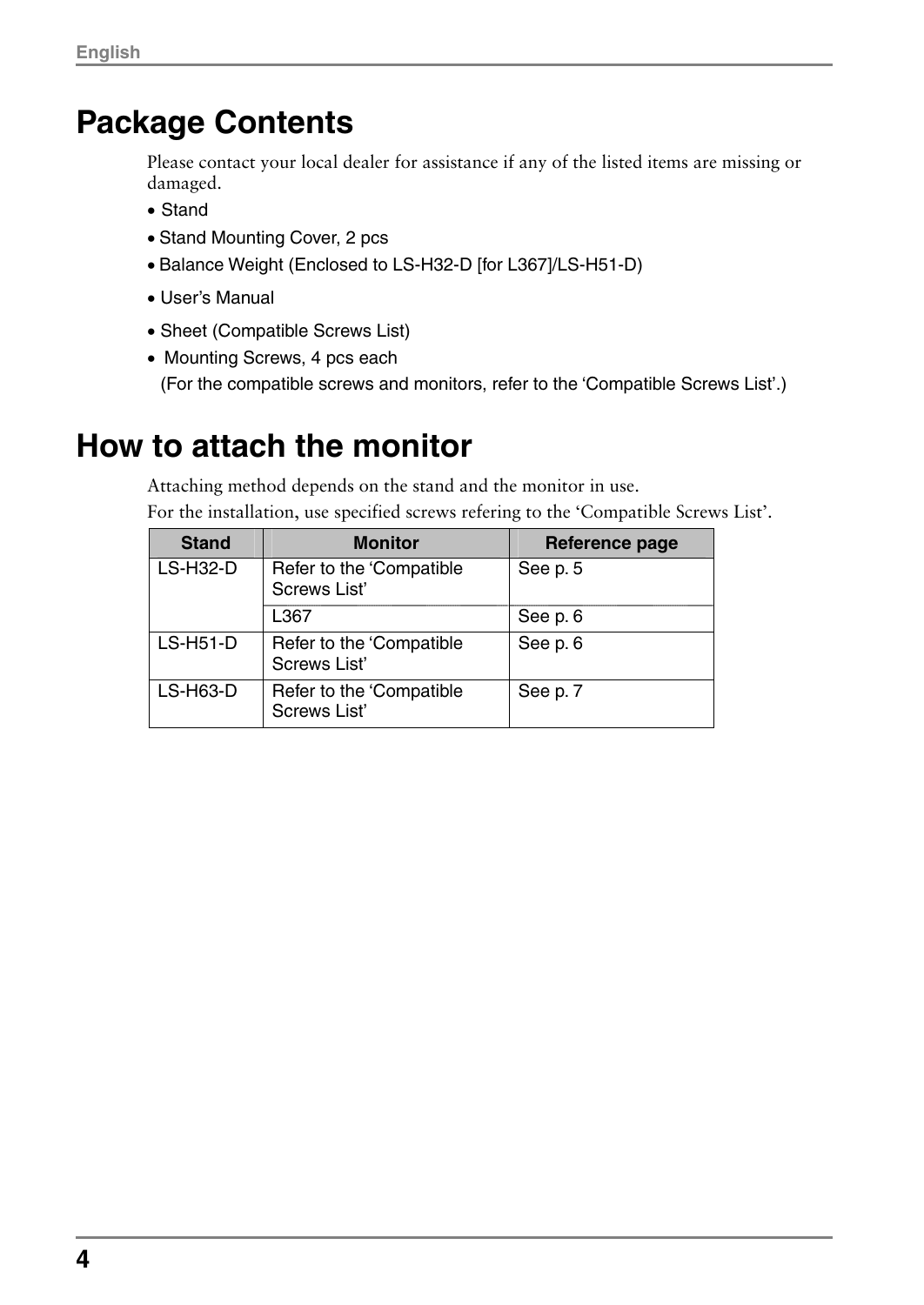## **How to attach the monitor: LS-H32-D**

## **1. Remove the original tilt stand.**

Lay the LCD monitor down on the soft cloth or cushion and then remove the stand. (Refer to "Attaching An Arm Stand" section in the monitor's user's manual in details.) When reattaching the original tilt stand, please use the same screws and tighten them securely.

## **2. Attach the LCD monitor to the stand.**

Place the shield plate to be straight with the monitor.



## **3. Attach the covers to the shield plate.**

Hold the center of the stand mounting cover and slide them rightward or leftward to attach them.



## **4. Plug the power cord and signal cable into the connectors at rear of monitor.**

After plugging, lead the power cord and signal cable into the cable holder at rear of the monitors.

#### **NOTE**

- The cable holder enables to hold 2 signal cables by EIZO, a power cord, 5 USB cables and 2 stereo mini jack cables.
- The cables are recommended to lead with slight sag for the smooth motion of the stand.



Cable Holder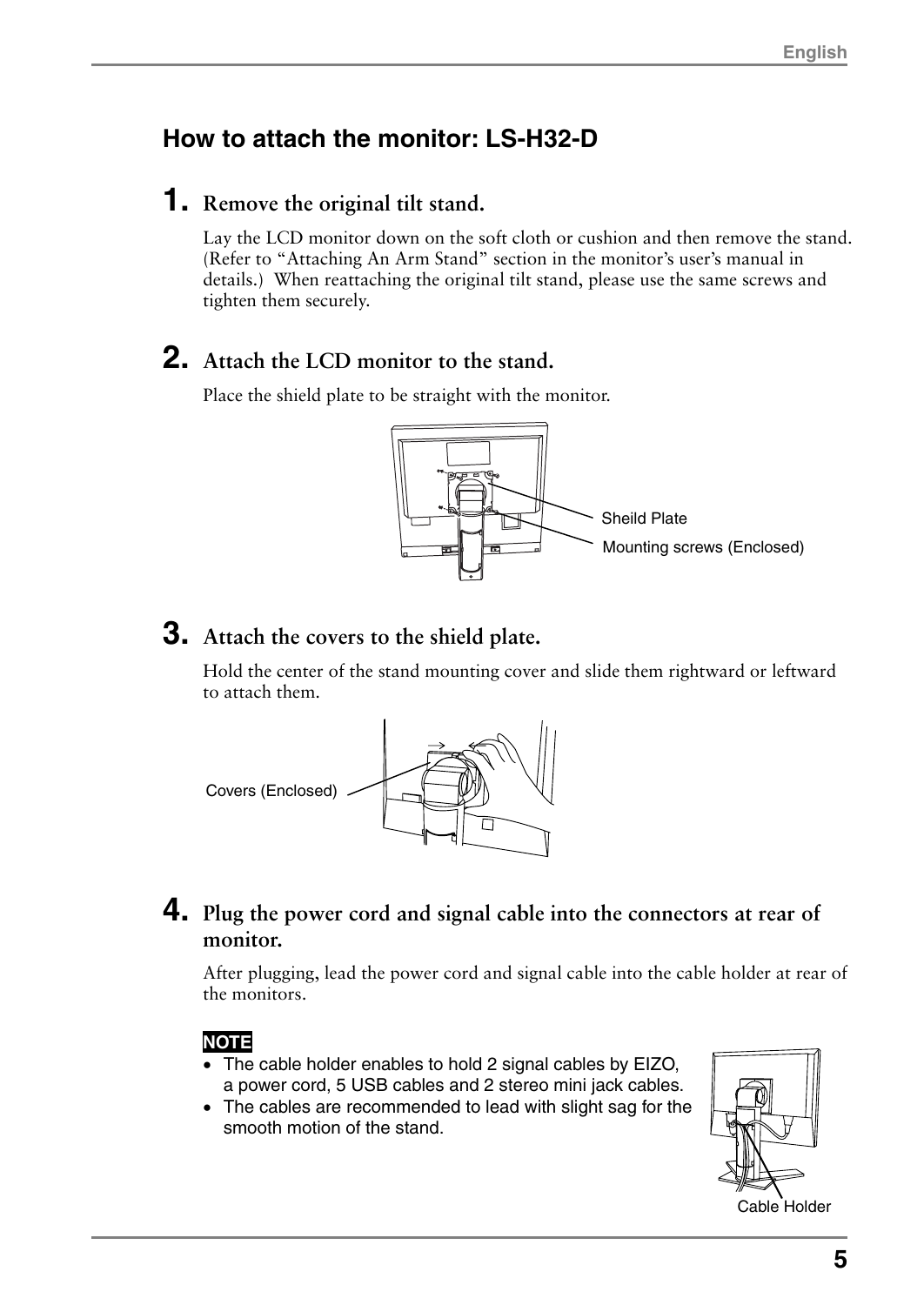## **How to attach the monitor: LS-H51-D LS-H32-D (when attaching the L367)**

## **1. Remove the original tilt stand.**

Lay the LCD monitor down on the soft cloth or cushion and then remove the stand. (Refer to "Attaching An Arm Stand" section in the monitor's user's manual in details.) When reattaching the original tilt stand, please use the same screws and tighten them securely.

## **2. Attach the LCD monitor and Balance Weight to the stand.**

Place the shield plate and balance weight to be straight with the monitor.



## **NOTE**

• Attaching the LCD monitor to the stand without the Balance Weight may result in a shift of the monitor's vertical position.

## **3. Attach the covers to the shield plate.**

Hold the center of the stand mounting cover and slide them rightward or leftward to attach them.



## **4. Plug the power cord and signal cable into the connectors at rear of monitor.**

After plugging, lead the power cord and signal cable into the cable holder at rear of the monitors.

## **NOTE**

- The cable holder enables to hold 2 signal cables by EIZO, a power cord, 5 USB cables and 2 stereo mini jack cables.
- The cables are recommended to lead with slight sag for the smooth motion of the stand.



Cable Holder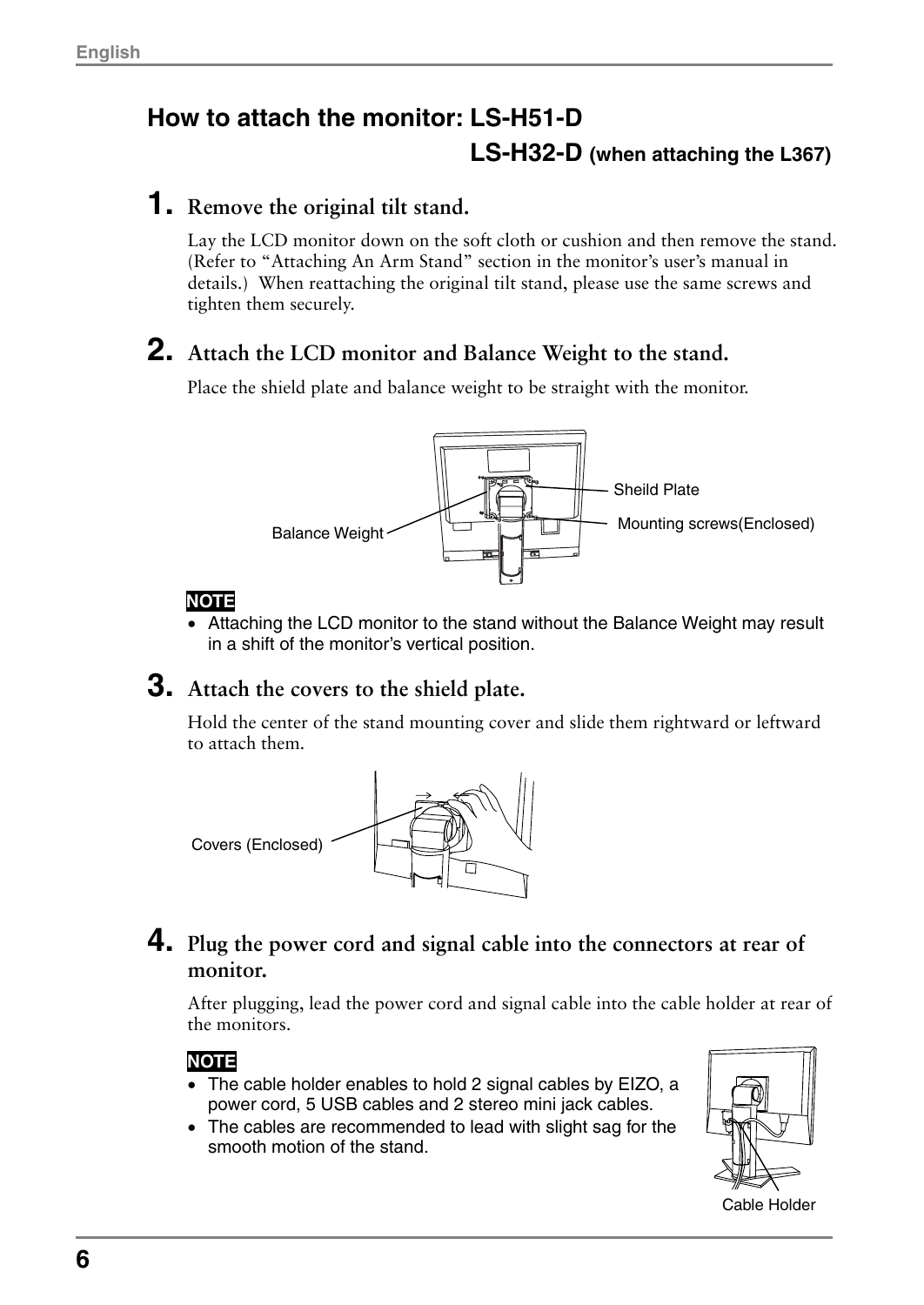## **How to attach the monitor: LS-H63-D**

## **1. Remove the original tilt stand.**

Lay the LCD monitor down on the soft cloth or cushion and then remove the stand. (Refer to "Attaching An Arm Stand" section in the monitor's user's manual in details.) When reattaching the original tilt stand, please use the same screws and tighten them securely.

## **2. Attach the LCD monitor to the stand.**

Place the shield plate to be straight with the monitor.



## **3. Attach the covers to the shield plate.**

Hold the center of the stand mounting cover and slide them rightward or leftward to attach them.



## **4. Plug the power cord and signal cable into the connectors at rear of monitor.**

After plugging, lead the power cord and signal cable into the cable holder at rear of the monitors.

## **NOTE**

- The cable holder enables to hold 2 signal cables by EIZO, a power cord, 5 USB cables and 2 stereo mini jack cables.
- The cables are recommended to lead with slight sag for the smooth motion of the stand.



**7**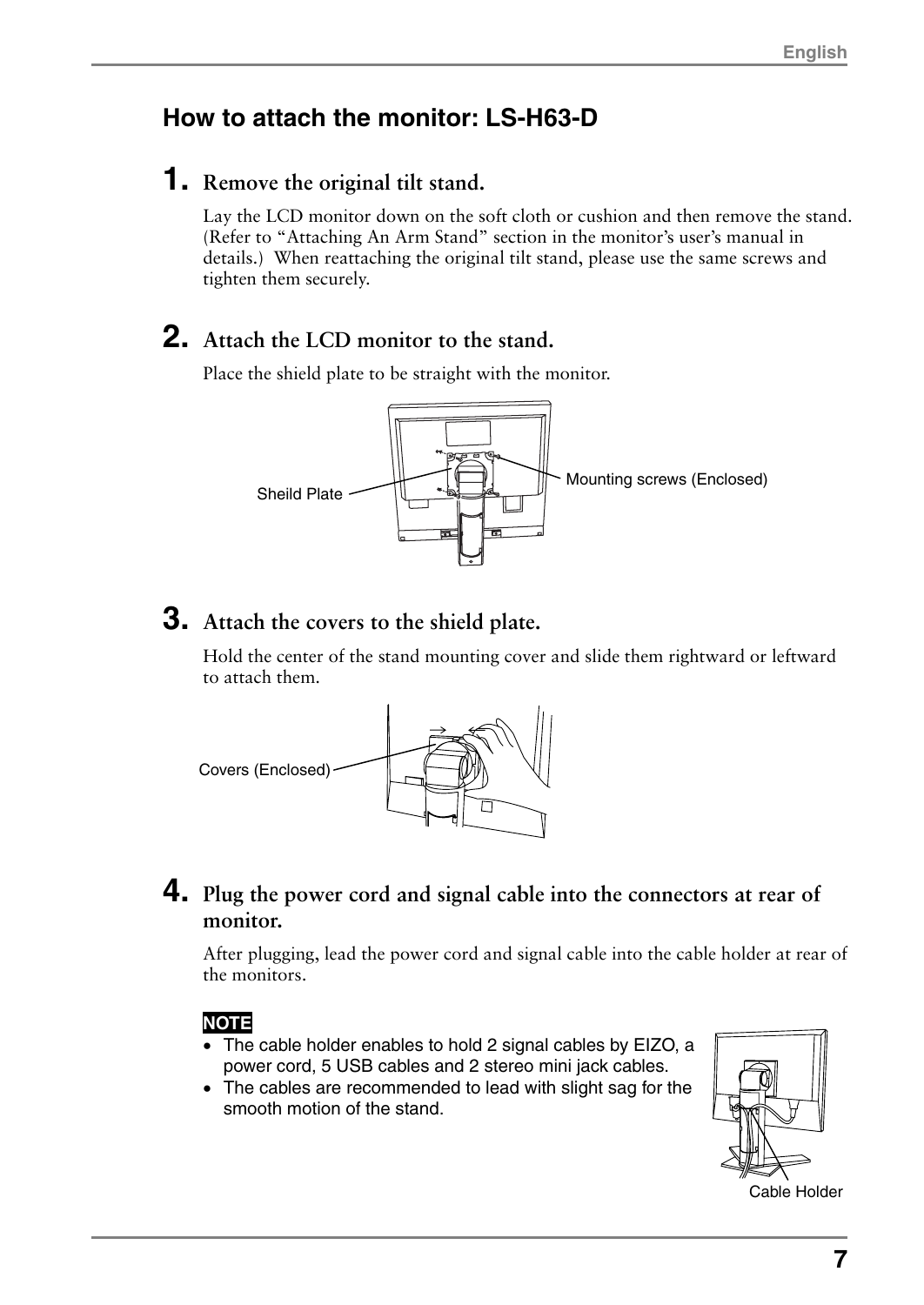## **How to adjust the monitor height or angle**

Grip both side of the monitor firmly with both hands and adjust the monitor height or angle as desired.



## **Specifications**

#### **LS-H32-D**

| Height adjustable range | 100 mm                     |                    |
|-------------------------|----------------------------|--------------------|
| Supported Weight        | $3.2~4.3$ kg (7.1~9.5 lbs) |                    |
| Weight                  | Stand:                     | 2.3 kg (5.07 lbs.) |
|                         | <b>Balance Weight:</b>     | 0.9 kg (1.98 lbs.) |

Supported Weight: Total weight of the monitor including the weight of the cables and optional peripherals (Including the balance weight).

#### **Dimensions**

mm (inches)





• This stand does not have the capability of the pivoting function.